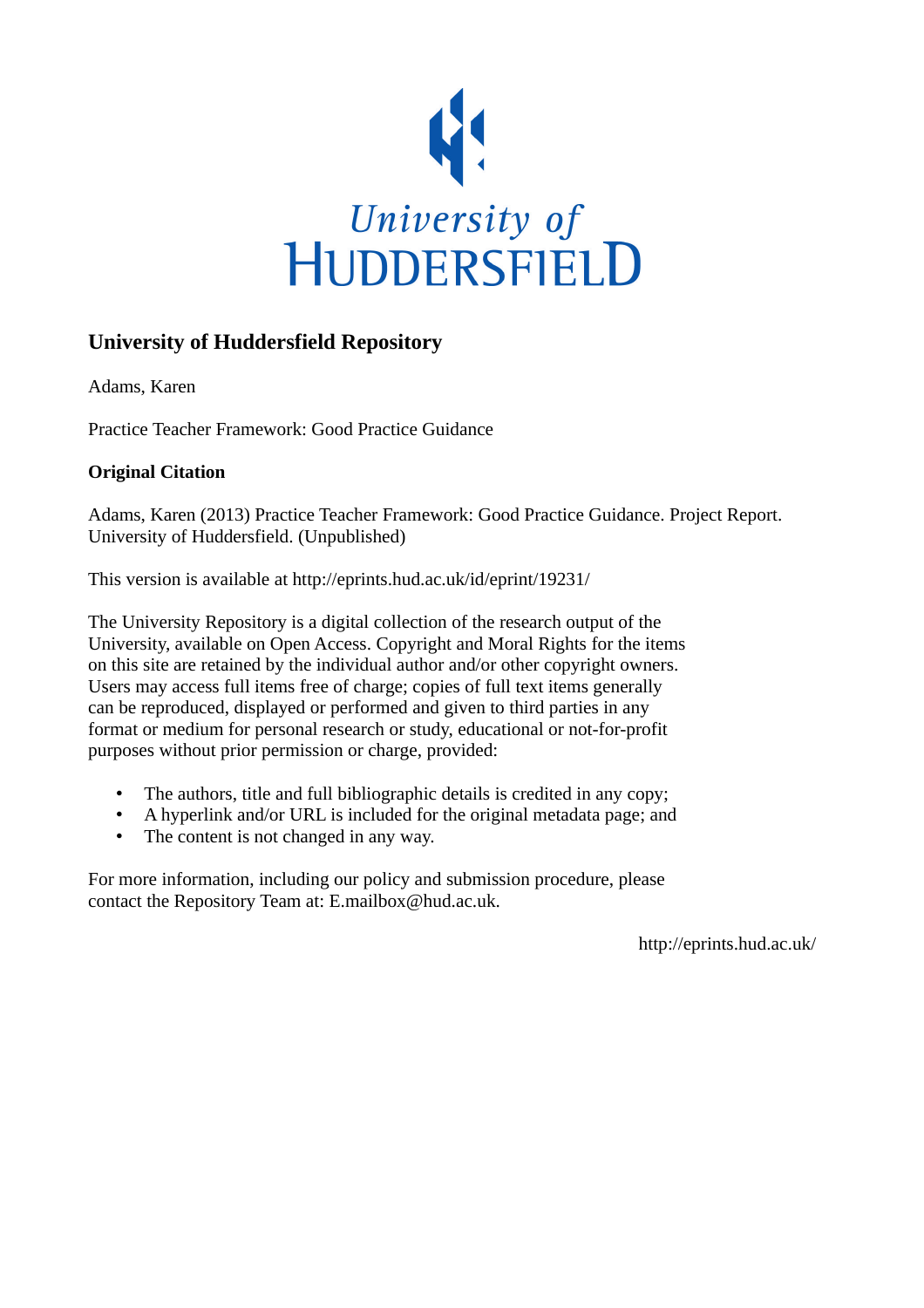

# **Report on an evaluation of:**

# **Practice Teacher Framework: Good Practice Guidance**

**Author: Karen Adams** 

# **20th March 2013**

# **Introduction**

This report details the evaluation of the implementation of the Practice Teacher Framework: Good Practice Guidance which was developed to promote high quality practice learning for Specialist Community Public Health Nursing Students (SCPHN, HV) within the Yorkshire and Humber Region. The framework supports the crucial role of Practice Teachers (PTs) in delivering the national agenda by supporting a range of models put forward by the NMC. The framework enables PTs to support the increased number of individuals accessing SCPHN HV programmes as part of the Health Visitor Implementation Plan 'A Call to Action' (DH 2011) and where there are insufficient numbers of Practice Teachers available, ensuring that they receive the best possible learning experience to produce health visitors fit for the future.

The report describes the results of an on line survey distributed to Practice Teachers and those providing mentoring support to SCPHN students to evaluate the extent to which the framework has supported the provision of a high quality practice learning experience for SCPHN students.

# **Background**

The Practice Teacher professional mobilisation group was established in July 2011 to help deliver the transformed health visiting service across the Yorkshire and Humber. Membership of the professional mobilisation group consisted of Practice Teachers, managers and academic staff from across NHS Yorkshire and the Humber. The Framework was launched in July 2012 and over the past eight months has been embedded in practice.

The purpose of the framework was to:

- Define the role and responsibility of the Practice Teacher and SCPHN mentor in delivering the new service vision and developing the quality of the future workforce.
- Define the attributes of an effective Practice Teacher and SCPHN mentor.
- To inform organisations of their responsibilities in supporting Practice Teachers and SCPHN mentors.
- Make recommendations to support high quality, safe and effective practice placements.
- Identify the CPD needs of Practice Teachers and SCPHN mentors to deliver the transformed service and make recommendations.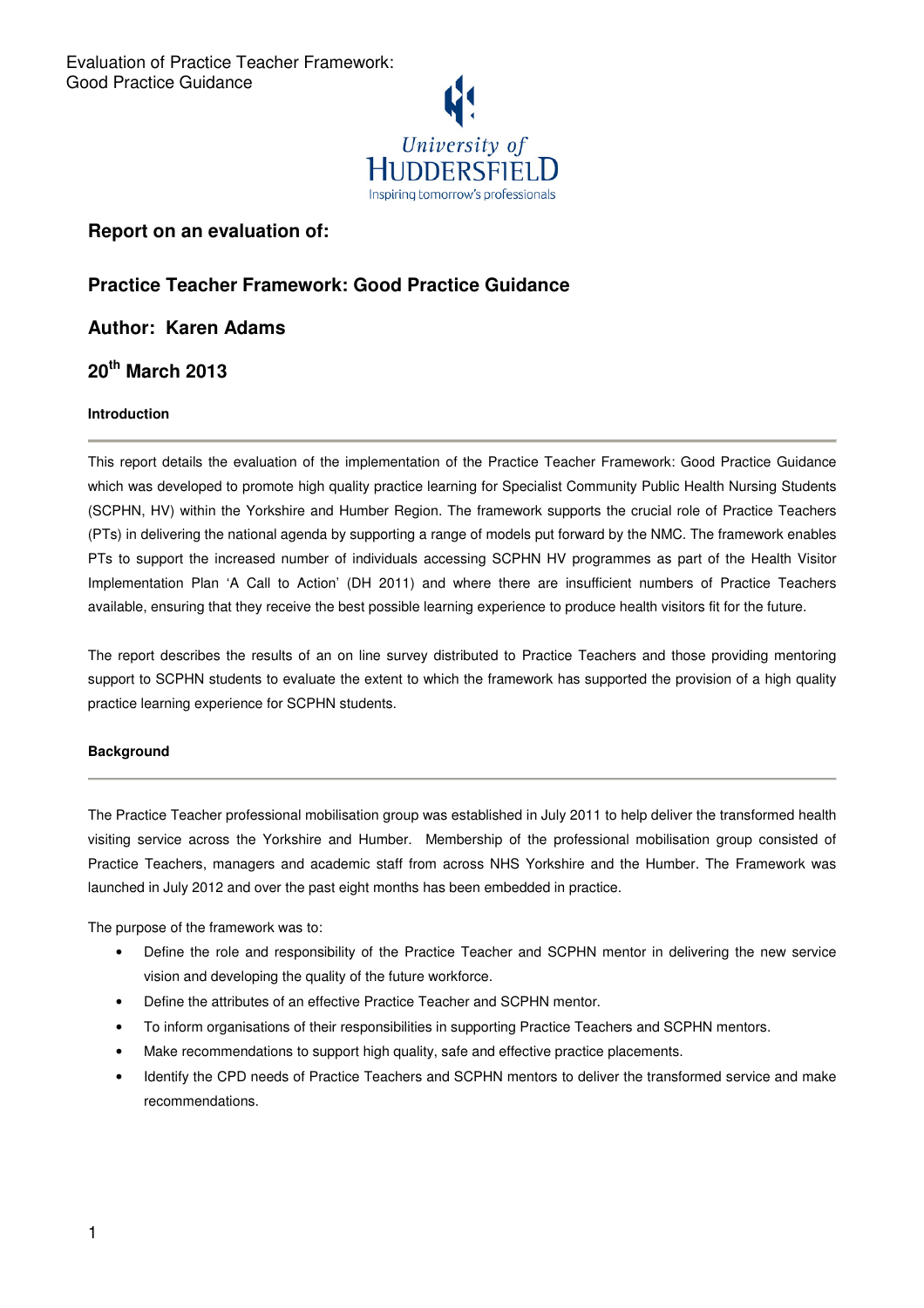

## **Methodology**

An on line survey was distributed during February 2013 to 33 Practice Teachers who were known to be providing 'long arm' supervision to SCPHN mentors and their SCPHN students across Y & H. 13 (39.4%) responses were received.

A second on line survey was distributed to 55 mentors during February 13 who were known to be supporting SCPHN students across Y & H. 14 (25.5%) responses were received.

Participants were asked to rate the extent to which they felt prepared to support the preparation of SCPHN students in a number of aspects relating to delivering the new service vision. In addition they were asked to indicate a response to a range of questions which related to the recommendations identified in the Practice Teacher Framework document.

## **Results**

| How prepared are you to support the practice education needs of SCPHN students to deliver the Healthy Child programme?  |                      |          |                        |                                                                                                                |  |  |  |
|-------------------------------------------------------------------------------------------------------------------------|----------------------|----------|------------------------|----------------------------------------------------------------------------------------------------------------|--|--|--|
|                                                                                                                         | SCPHN mentors $n=14$ |          | Practice Teachers n=13 |                                                                                                                |  |  |  |
| Not prepared                                                                                                            | 0%                   | 0        | 0%                     | $\Omega$                                                                                                       |  |  |  |
| Partially prepared                                                                                                      | 7.1%                 | 1        | 7.7%                   | 1                                                                                                              |  |  |  |
| Well prepared                                                                                                           | 92.9%                | 13       | 92.3%                  | 12                                                                                                             |  |  |  |
|                                                                                                                         |                      |          |                        | How prepared are you to support the practice education needs of SCPHN students in using motivational interview |  |  |  |
| techniques?                                                                                                             |                      |          |                        |                                                                                                                |  |  |  |
| Not prepared                                                                                                            | 7.1%                 |          | 7.7%                   |                                                                                                                |  |  |  |
| Partially prepared                                                                                                      | 71.4%                | 10       | 69.2%                  | 9                                                                                                              |  |  |  |
| Well prepared                                                                                                           | 21.4%                | 3        | 23.1%                  | 3                                                                                                              |  |  |  |
| How prepared are you to support the practice education needs of SCPHN students in relation to parenting and attachment? |                      |          |                        |                                                                                                                |  |  |  |
| Not prepared                                                                                                            | $0\%$                | $\Omega$ | 0%                     | $\Omega$                                                                                                       |  |  |  |
| Partially prepared                                                                                                      | 28.6%                | 4        | 23.1%                  | 3                                                                                                              |  |  |  |
| Well prepared                                                                                                           | 71.4%                | 10       | 76.9%                  | 10                                                                                                             |  |  |  |
| How prepared are you to support the practice education needs of SCPHN students in relation to neuroscience?             |                      |          |                        |                                                                                                                |  |  |  |
| Not prepared                                                                                                            | 21.4%                | 3        | 7.7%                   | 1                                                                                                              |  |  |  |
| Partially prepared                                                                                                      | 78.6%                | 11       | 84.6%                  | 11                                                                                                             |  |  |  |
| Well prepared                                                                                                           | 0%                   | 0        | 7.7%                   |                                                                                                                |  |  |  |

#### **Preparedness to support the preparation of SCPHN students to deliver the New Service Vision**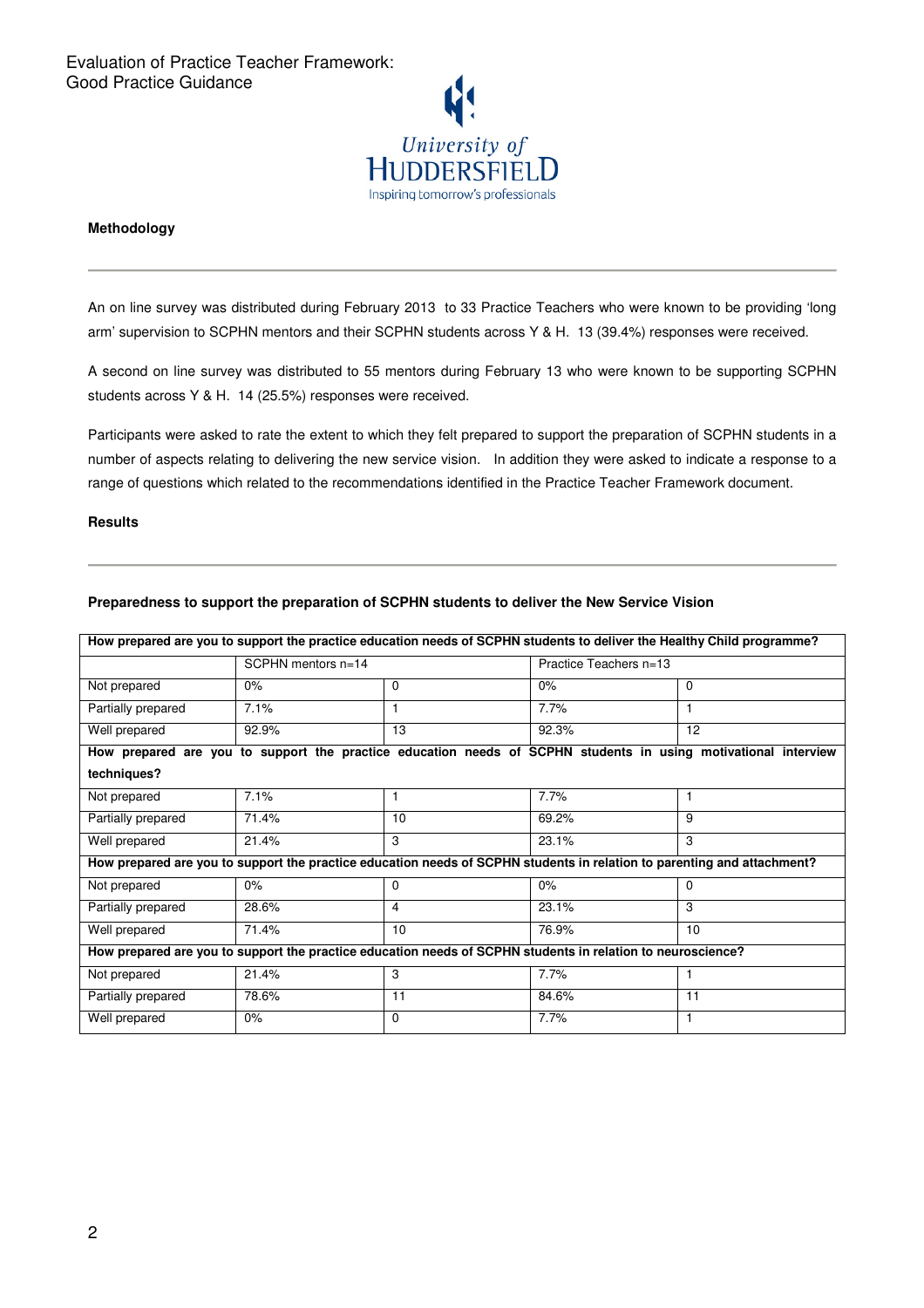

| How prepared are you to support the practice education needs of SCPHN students in relation to Building Community       |                        |                |                        |                |  |  |  |
|------------------------------------------------------------------------------------------------------------------------|------------------------|----------------|------------------------|----------------|--|--|--|
| Capacity?                                                                                                              |                        |                |                        |                |  |  |  |
|                                                                                                                        | $SCPHN$ mentors $n=14$ |                | Practice Teachers n=13 |                |  |  |  |
| Not prepared                                                                                                           | 28.6%                  | 4              | 15.4%                  | $\overline{2}$ |  |  |  |
| Partially prepared                                                                                                     | 42.9%                  | 6              | 69.2%                  | 9              |  |  |  |
| Well prepared                                                                                                          | 28.6%                  | 4              | 15.4%                  | $\overline{c}$ |  |  |  |
| How prepared are you to support the practice education needs of SCPHN students in relation to early child development? |                        |                |                        |                |  |  |  |
| Not prepared                                                                                                           | 0%                     | $\Omega$       | 0%                     | $\Omega$       |  |  |  |
| Partially prepared                                                                                                     | 21.4%                  | 3              | 7.7%                   |                |  |  |  |
| Well prepared                                                                                                          | 78.6%                  | 11             | 92.3%                  | 12             |  |  |  |
| How prepared are you to support the practice education needs of SCPHN students in relation to maternal mental health?  |                        |                |                        |                |  |  |  |
| Not prepared                                                                                                           | 0%                     | $\Omega$       | 0%                     | $\Omega$       |  |  |  |
| Partially prepared                                                                                                     | 0%                     | $\Omega$       | $0\%$                  | $\Omega$       |  |  |  |
| Well prepared                                                                                                          | 100%                   | 14             | 100%                   | 13             |  |  |  |
| How prepared are you to support the practice education needs of SCPHN students in relation to community and team       |                        |                |                        |                |  |  |  |
| leadership?                                                                                                            |                        |                |                        |                |  |  |  |
| Not prepared                                                                                                           | 0%                     | $\mathbf 0$    | 0%                     | $\mathbf 0$    |  |  |  |
| Partially prepared                                                                                                     | 50%                    | 7              | 7.7%                   | 1              |  |  |  |
| Well prepared                                                                                                          | 50%                    | $\overline{7}$ | 92.3%                  | 12             |  |  |  |

The Mann-Whitney test produced a P value of 0.187 (18.7%). This indicated that there was no significant difference between the Practice Teachers and the Mentors in terms of their degree of preparedness to support the practice education needs of SCPHN students. The possibility cannot, however, be ruled out that the difference that was observed is only random variation.

Overall there was more consistency in terms of how the Practice Teachers responded rather than the mentors and there was evidence that some mentors did not feel well prepared for their role. Both Practice Teachers and mentors scored highly in terms of their preparedness to support the education needs of SCPHN students in delivering the Healthy Child programme, Maternal Mental Health, early child development and parenting and attachment.

# **Supervision**

All Practice Teachers stated that they put supervision arrangements in place for their SCPHN mentors to cover when they were absent. This differed from the perceptions of mentors of whom 43% felt that no alternative supervision arrangements were in place. 93% of mentors did however acknowledge that they were able to contact their named Practice Teacher when required. This would suggest that appropriate supervision arrangements are in place the majority of the time.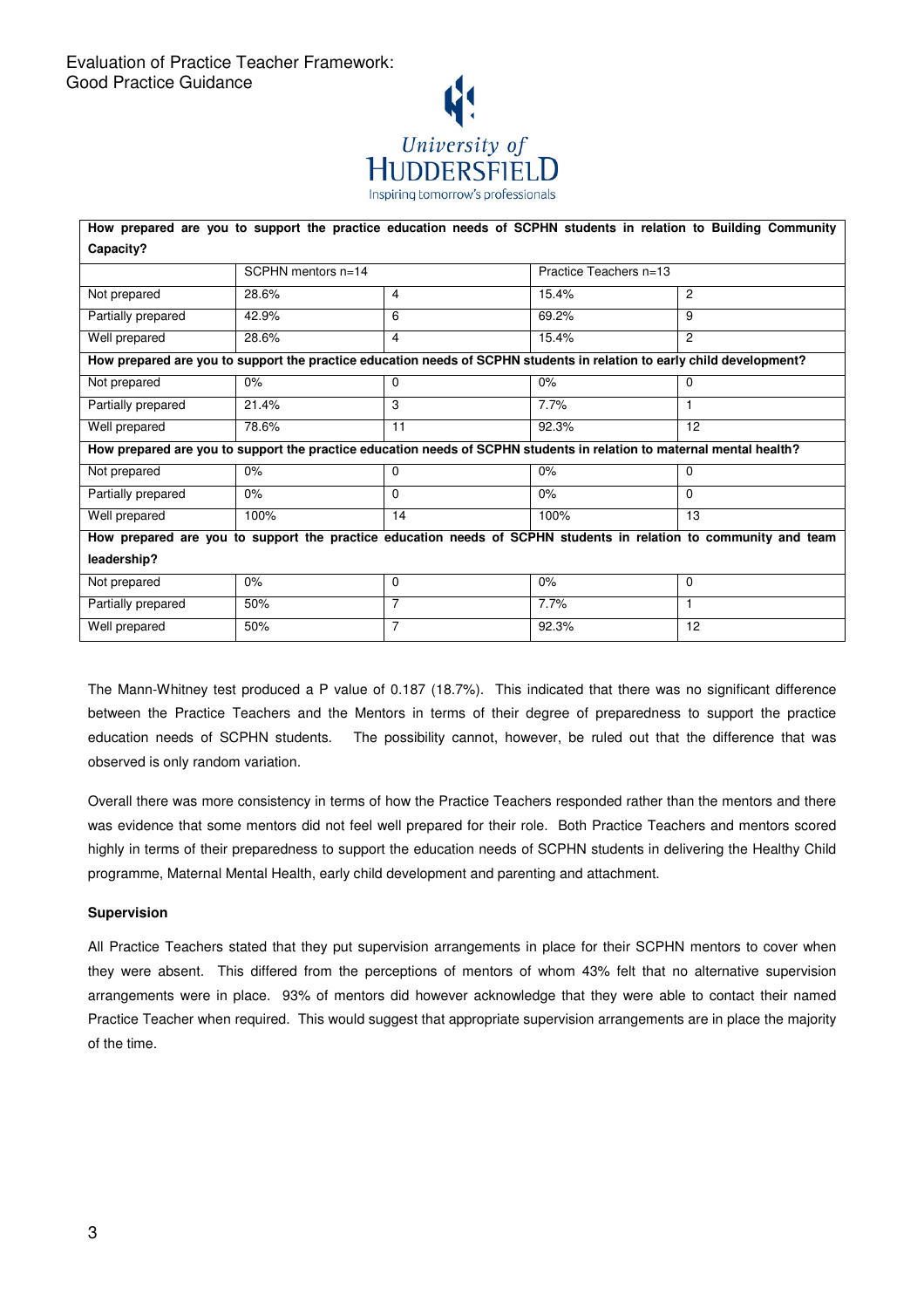

## **Triennial review**

All Practice Teachers and 93% of mentors confirmed that they participated in the triennial review process. 46% of Practice Teacher's triennial reviews were carried out by an individual with teaching expertise whilst for mentors this was 71%.

# **Protected time**

57% of mentors stated that they had insufficient protected time to enable them to effectively undertake their role. This was higher than for Practice Teachers (23%) however these Practice Teachers commented that they had made efforts to prioritise the needs of the student and 'other things had to wait'. In addition 63% of Practice Teachers had been given a reduced caseload in order for them to be able to provide long arm supervision to the mentors and their SCPHN students. Practice Teachers also expressed concern that their workload was anticipated to increase because of staff movement, additional responsibilities and, for some, no reduction in caseload size.

## **Preparation of Practice Teachers for providing long arm supervision**

69% of Practice Teachers had received some form of preparation for this role. Some described how the Good Practice Guidance had been utilised to facilitate local discussions regarding implementation and inform supervision processes. Practice Teachers described how they met regularly with one another for support, supervision, discussion and to review the long arm supervision process. Some Practice Teachers also described taught sessions at the HEI's regarding the role and responsibilities of Practice Teachers and mentors.

## **Preparation for SCPHN mentor role**

79% of mentors had accessed preparation programmes at the relevant HEI and some also described in-house preparation. It is a concern, however, that 3 (21%) mentors did not access any preparation for their role at all.

## **Knowledge of SCPHN programme**

All Practice Teachers and mentors indicated an understanding of the structure and content of the SCPHN programme that their students were enrolled on. Where they had not been familiar with the programme Practice Teachers indicated that they had sought this information out.

## **Co-location (in the same building) of SCPHN mentor with their named Practice Teacher supervisor**

A mixed response was obtained for both Practice Teachers and mentors. Some Practice Teachers were co-located with all, whilst others were located with some or none of the mentors and SCPHN students that they were supervising. Of concern was that only 7% of Practice Teachers and mentors could confirm that a risk assessment had taken place where co-location was not possible.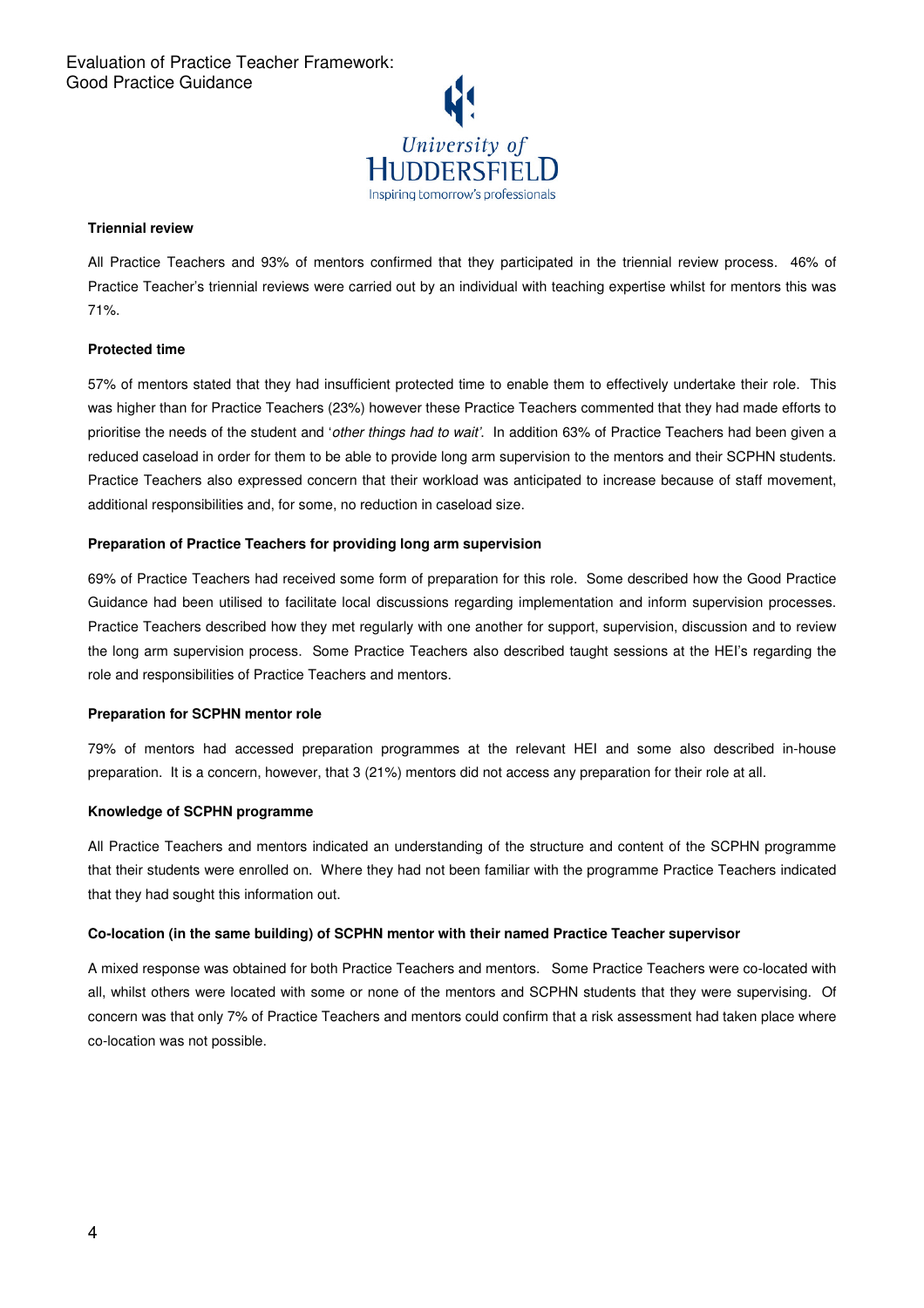

#### **The frequency of contact between the SCPHN student, mentor and the named Practice Teacher**

Practice Teachers reported meeting with their students to review progress and plan learning experiences  $2 - 4$  weekly on average. In addition to this Practice Teachers worked directly with the student in clinics and on visits. The frequency of this varied with 50% of Practice Teachers reporting this as occurring monthly or less. Others (21%) had only recently commenced the course and so this had not been planned yet. 29% of students were reported to work with the SCPHN student fortnightly.

Practice Teachers reported meeting with mentors 2-4 weekly on average to discuss their teaching, learning and assessment role and student progress. Practice Teachers and mentors reported meeting together with the student monthly on average to plan the learning experiences.

50% of mentors worked (home visits / clinics etc) monthly or less with both their named Practice Teacher and SCPHN student together, and a further 36% had never worked with both the named Practice Teacher and SCPHN student simultaneously. It is not clear whether the mentors and Practice Teachers were known to one another prior to commencing in these roles and it cannot be determined whether the Practice Teachers had an insight into the teaching and assessment skills of the SCPHN mentors that they were supervising. In order to quality assure placement provision it is important for Practice Teachers to spend time directly supervising mentors and students in the clinical setting.

It is too early to obtain an accurate picture regarding the frequency of contact across the duration of the programme. There is some concern, however, about the ability to make safe assessment decisions regarding competency where the frequency of working directly with the student is monthly or less particularly when competency has to be achieved within the relatively short time frame of 9 months. The remaining 3 month period is defined by the NMC (2004) as 'consolidation'. Practice Teachers commented that the assessment process was much harder as the contact time was limited. It was acknowledged that mentors contributed to the assessment process and all mentors felt some degree of confidence in assessing their allocated SCPHN student.

#### **Record keeping**

All Practice Teachers and 70% of mentors reported keeping some form of record of their meetings with one another and the SCPHN student.

#### **Overall quality of the practice learning environment**

The majority of Practice Teachers and mentors rated the overall quality of the learning experience for the SCPHN students as good.

Mentors were positive about their experiences in supporting the SCPHN students however physical space to accommodate the additional students was acknowledged to be a challenge.

Practice Teachers expressed the greatest concern regarding the practice learning environment. Excessive numbers of students have created difficulties for some Practice Teachers in fulfilling all of the recommendations made in the Good Practice Guidance. One Practice Teacher described difficulties managing this work over a wide geographical area describing it as 'stressful, and a disservice to my profession and to the student'. This Practice Teacher expressed a reluctance to continue in the role describing this model of provision as inferior to the one to one approach. A second Practice Teacher described how the practice teaching implications of the role out of the Health Visitor Implementation